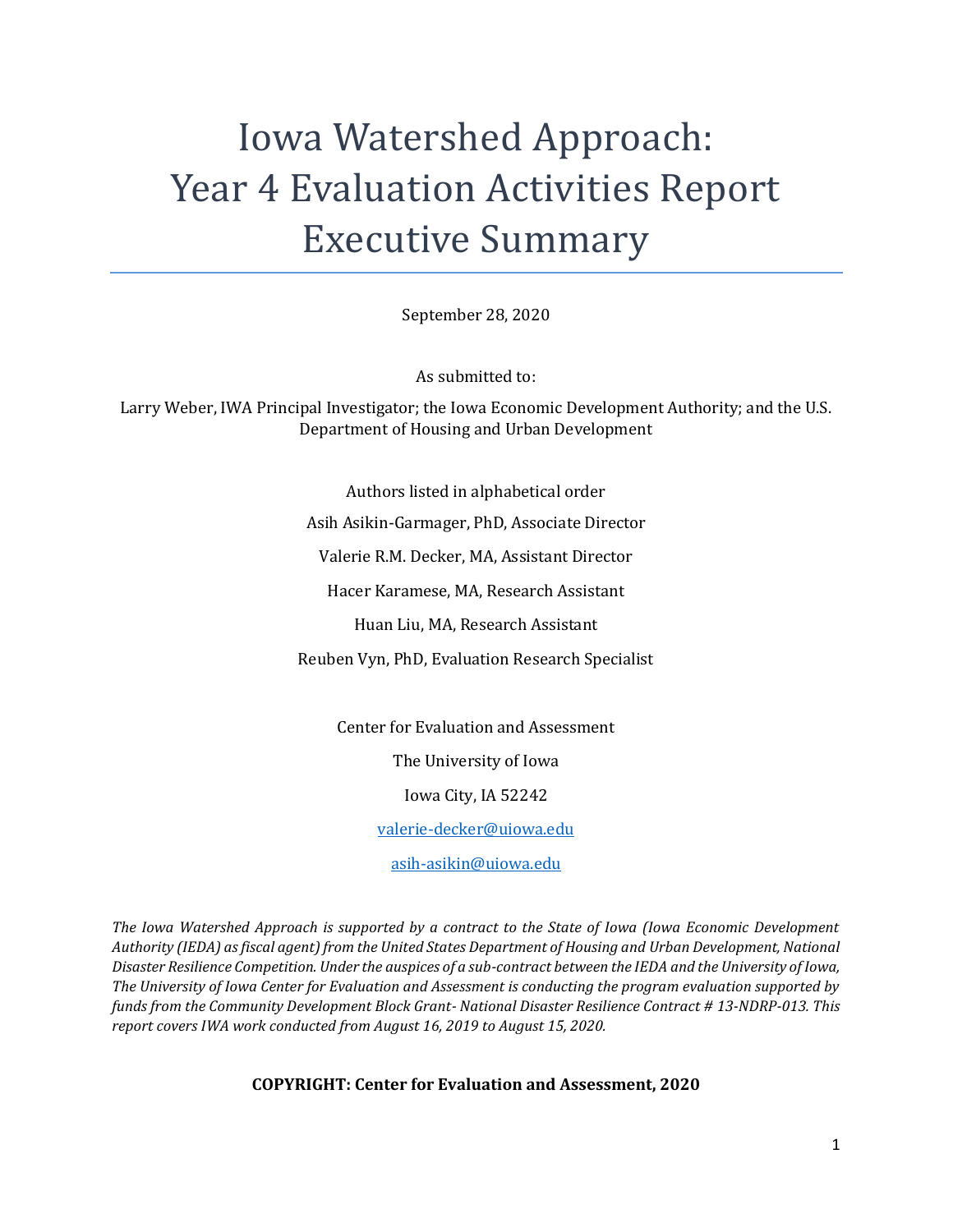# Executive Summary

The Iowa Watershed Approach (IWA) is "a collaborative project that brings together local, state, federal, and private organizations to work together to address factors that contribute to floods and nutrient flows."<sup>1</sup> With funding from Housing and Urban Development (HUD), IWA has the following six goals: 1) reduce flood risk; 2) improve water quality; 3) increase resilience; 4) engage stakeholders through collaboration and outreach/education; 5) improve quality of life and health, especially for vulnerable populations; and 6) develop a program that is scalable and replicable throughout the Midwest and the United States.

This executive summary showcases the progress and selected successes of IWA in Year 4. This summary will begin with descriptions of the COVID-19 pandemic and IWA contract amendments. These will be followed by descriptions of progress made within the urban and rural watersheds, among the IWA partners, and with respect to the dissemination of IWA.

# **Impact of COVID-19 on IWA**

Whereas Year 3 of the IWA was marked by devastating flood events that had widespread effects across the state of Iowa, Year 4 activities were impacted by COVID-19, a global pandemic. On March 17, 2020, Iowa Governor, Kim Reynolds, issued a State of Public Health Disaster Emergency, giving state agencies flexibility in responding to the unprecedented COVID-19 situation to protect public health. The ensuing social distancing recommendations and related policies, which were intended to reduce or slow the spread of the virus, affected IWA stakeholders' ability to hold in-person meetings or events until they could be conducted in-person safely. In place of in-person meetings, project coordinators and IWA partners described using email, video conferencing, or telephone to stay in contact with collaborators and keep the project moving.

# **Reallocation of Grant Funds and 3-month Extension Process**

In Year 4, the Iowa Economic Development Authority (IEDA) facilitated a process to reallocate grant funds among partners and watersheds. Additionally, IEDA announced that partners and watersheds could request additional funds and a three-month no-cost extension, which would extend the end date for IWA to December 31, 2021. In mid-February, IWA partners received the reviews of their contract amendment requests. For example, IEDA accepted the University of Iowa's request for a contract extension through December 2021 but did not award any additional funding. On March 31, 2020, IEDA notified the IWA partners that all of the IWA watersheds would receive an extension through December 2021 and that some portion of the grant funds for Upper Iowa, Upper Wapsipinicon, and North Racoon River watersheds would be reallocated to the City of Dubuque Bee Branch Creek Restoration Project.

# **Progress in Rural and Urban Watersheds**

IWA is implemented using both urban and rural strategies for building flood resilience. The rural strategies include constructing flood mitigation and water quality improvement processes on the landscape to improve conditions downstream. Urban practices are designed to address specific flooding issues within a community and include infrastructure projects as well as forgivable loans for individual home improvements and community resource consultations for families.

 $\overline{a}$ <sup>1</sup> [http://iowawatershedapproach.iowa.gov/#](http://iowawatershedapproach.iowa.gov/)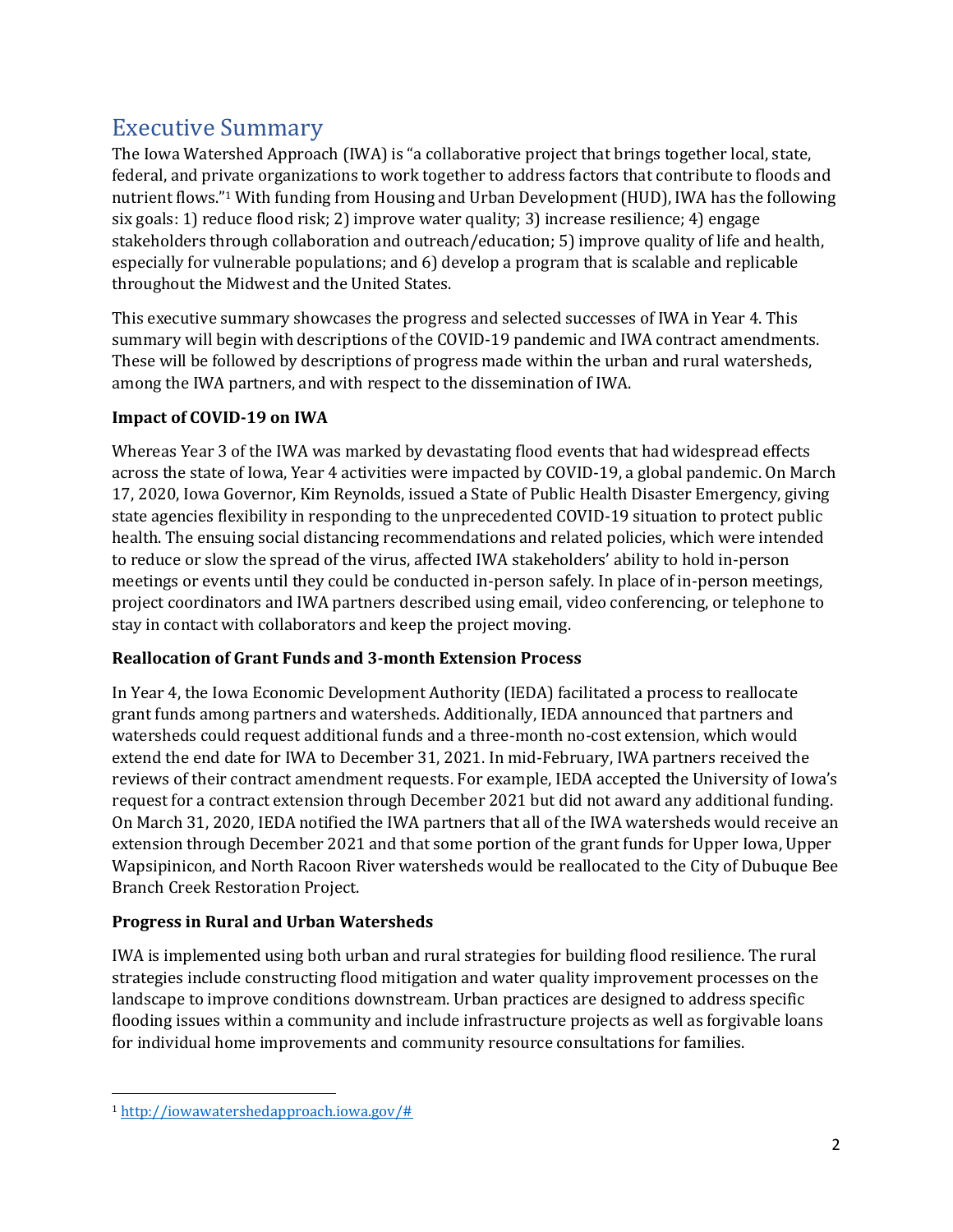#### *Program Implementation in the Rural Watersheds*

The work of IWA is facilitated in the rural watersheds through the work of Watershed Management Authorities (WMAs). Throughout Year 4 of the IWA, most WMAs continued to make steady progress toward implementing projects, while also beginning critical discussions surrounding the long-term sustainability and financial viability of their organizations.

Their collective successes and accomplishments included:

- Five of the eight watersheds being actively engaged in the *construction of practices*, with two having already completed projects from their first bid packets.
- *Watershed plans* for all IWA watersheds have been adopted or are in their final stages of development (three were completed in Year 4).
- For the East and West Nishnabotna watersheds, their award-winning<sup>2</sup> watershed plan served as the catalyst for the *involvement of state and federal partners* in collaboratively supporting flood mitigation efforts delineated within the watershed plans and a successful application for funding from the US Department of Commerce's Economic Development Administration3.

Beyond that, most WMAs have also continued to gain additional landowner interest in practices, although some of these efforts were slowed due to funding limits or the disruption of COVID-19.

| <b>Watershed</b>                    | <b>Watershed Plan</b>             | <b>First Bid Packet</b>      | <b>First</b><br>Construction |
|-------------------------------------|-----------------------------------|------------------------------|------------------------------|
| Clear Creek                         | In progress                       | Out for bid March<br>2020    | Started July 2020            |
| East and West<br>Nishnabotna Rivers | Completed<br>September 2019       | In progress                  | In progress                  |
| English River                       | Completed<br>November 2018        | Out for bid August<br>2019   | Started Fall 2019            |
| Middle Cedar River                  | <b>Completed February</b><br>2020 | Out for bid July 2018        | <b>Started April</b><br>2019 |
| North Raccoon<br>River              | Completed July<br>2020            | In progress                  | In progress                  |
| <b>Upper Iowa River</b>             | Completed June<br>2019            | Out for bid October<br>2019  | <b>Started Fall</b><br>20190 |
| Upper<br><b>Wapsipinicon River</b>  | <b>Completed February</b><br>2020 | Out for bid December<br>2019 | <b>Started March</b><br>2020 |

Table 1. Watershed Milestones<sup>4</sup> for Watershed Plans, Bid Packets, and First Construction

During Year 4, project coordinators (PCs) were focused on efforts of preparing for and monitoring the construction of practices. Summarizing the overall effort in this area during the past year, one IWA partner emphasized the tremendous effort and activity of the PCs, stating that Year 4 "has been

l

<sup>2</sup> https://jeo.com/2019-apa-environmental-award

<sup>3</sup> <https://www.eda.gov/news/press-releases/2020/04/28/des-moines-ia.htm>

<sup>4</sup> As reported at quarterly WMA meetings or by a representative of the Iowa Flood Center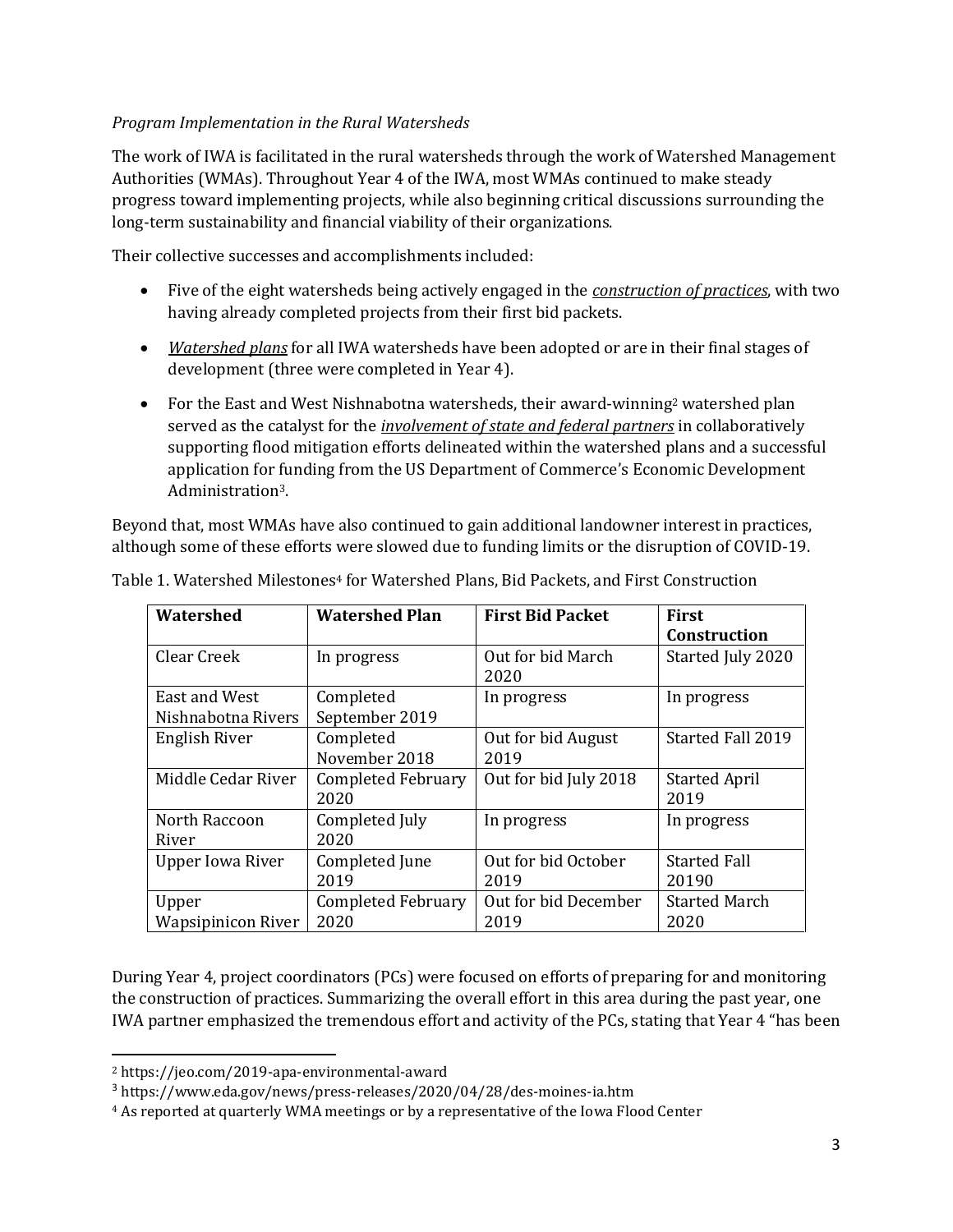a busy time for [PCs] in regard to project/construction management, bid package preparation, IWA redistribution, and thinking about funding formulas to sustain their WMA." Outcomes have begun to manifest themselves more readily and include physical conservation practices being installed across the landscape and increased community awareness about IWA and engagement with community members, government organizations, and private companies. Additionally, as PCs and board members discussed how to spend down all remaining practice implementation funds, some have also begun plans for outreach and education efforts, promoting the achievements of their watersheds.

#### *Urban Infrastructure Projects*

As described in the IWA proposal to HUD, "IWA includes projects to address significant unmet infrastructure needs in Coralville, Dubuque, and Storm Lake." Each urban infrastructure project was selected to reduce flooding impacts in low- or moderate-income (LMI) communities in Iowa.

*The City of Coralville infrastructure project* was funded to reconstruct two stormwater pump stations and was completed in February 2018. That year, IWA reported that this project helped protect 116 properties, which included homes, businesses, and critical infrastructure.

*The City of Dubuque Bee Branch Creek Restoration Project* was funded to improve sewer capacity and complete the restoration of the Bee Branch Creek. The City of Dubuque demonstrated progress for this collection of projects so that funds from three of the rural watersheds were reallocated to allow for additional work. In an interview, a team member from the City of Dubuque attributed the reduction in water intrusion in houses in the Bee Branch neighborhood to improvements made to the homes and the infrastructure projects completed along Bee Branch Creek. This project is still in progress.

*The City of Storm Lake infrastructure projects* were funded to improve community flood resilience through upgrades to the wastewater treatment plant, reconstruction of streets with pervious pavements, and construction of wetlands. In an interview, the City Manager for the City of Storm Lake said, "The biggest thing that we're able to show our public, our residents, and our city council, … we've seen a remarkable reduction in flooding in the community." She also described improvements to water quality and a desire to keep making community improvements. These projects are still in progress.

#### **Bee Branch Healthy Homes Resiliency Program**

The Bee Branch Healthy Homes (BBHH) resiliency program in Dubuque, IA helps LMI home and property owners increase the flood resilience and safety of their homes by providing forgivable loans and community resource consultations. BBHH is implemented by team members with the City of Dubuque, East Central Intergovernmental Association, and the Visiting Nurses Association (VNA), and primarily supports individuals through the two program components: structural improvements and home advocacy.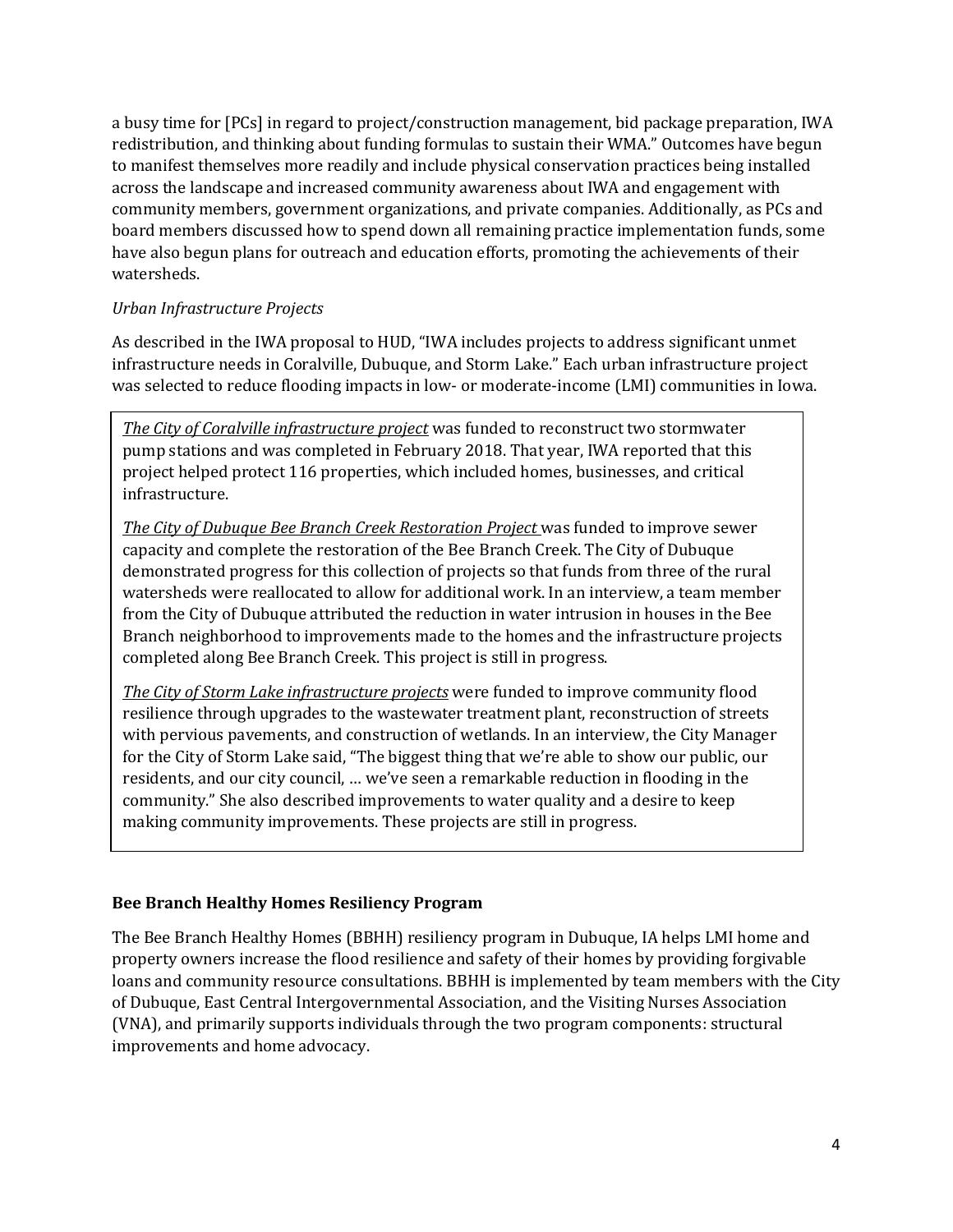*Structural improvements:* Structural improvements were made to participants' homes to mitigate or prevent the damaging effects of water infiltration. As a result of the work done on Dubuque residents' homes, BBHH team members and participants alike observed a reduction in water inundating homes, as well as improvements in physical health and financial wellbeing.

*Home advocacy:* Complementary to the home improvements, social workers from the VNA serve as home advocates, providing support to community members and matching them with other community resources based on their family's needs. The VNA home advocates provide personalized support to participants, tailoring their resource recommendations to the individual needs of each individual or family. BBHH team members and participants agreed that the home advocates provided useful information about resources in their area.

#### **Partner contributions**

IWA is supported by many partners whose goals within the scope of the project are both discrete and collaborative. IWA partners have been integral in supporting the development and functioning of the WMAs and the overall implementation of IWA. IWA partners' support for WMAs varied by their unique role and expertise, as well as the different types of support needed in each WMA. WMA board members identified Iowa Department of Natural Resources, University of Iowa Iowa Flood Center (UI IFC), Iowa Department of Agriculture and Land Stewardship, and other local and regional entities to be the collaborators that have been critical to ensuring the success of their WMA. Complementary to this point, PCs cited the general feedback and expertise from the IWA partners as the source of support they found most useful.

Regarding internal processes, in Year 4, IWA partners reported a notable improvement in IWA collaboration efforts over the course of the grant. Partners emphasized the value of hearing status reports from other IWA partner organizations and leveraging points of intersection to make teams' work more effectively. Looking forward, partners expressed interest in meeting to discuss the legacy, sustainability, and replicability of IWA.

#### *Flood Resilience Team<sup>5</sup>*

The elements of the University of Iowa Flood Resilience Team (UI FRT) were redefined at the end of Year 3 to formalize existing efforts and engage partners engaged in making communities more flood resilient. During Year 4, UI FRT made progress in three of their defined areas.

• *Community-wide Flood Resilience Action Plans (FRAPs) and Social Resilience How-to-Guide*: FRAPs are developed by local organizations to target communities with their aim of understanding flooding, resilience, and community networks, particularly among LMI residents. The FRAPs for Freeport and Vinton were completed in summer 2019 and summer 2020 respectively; FRAPs for Coralville, Quasqueton, and Iowa County are in progress; and the remaining three are in preliminary discussions. In addition to the FRAPs, the UI FRT is collaborating with Astig Planning LLC to develop a Social Resilience how-to-

 $\overline{a}$ <sup>5</sup> In writing the IWA proposal, the UI FRT described exploring innovative approach to flood resilience, and IWA leadership decided that intensive evaluation efforts would focus on resilience in the project.